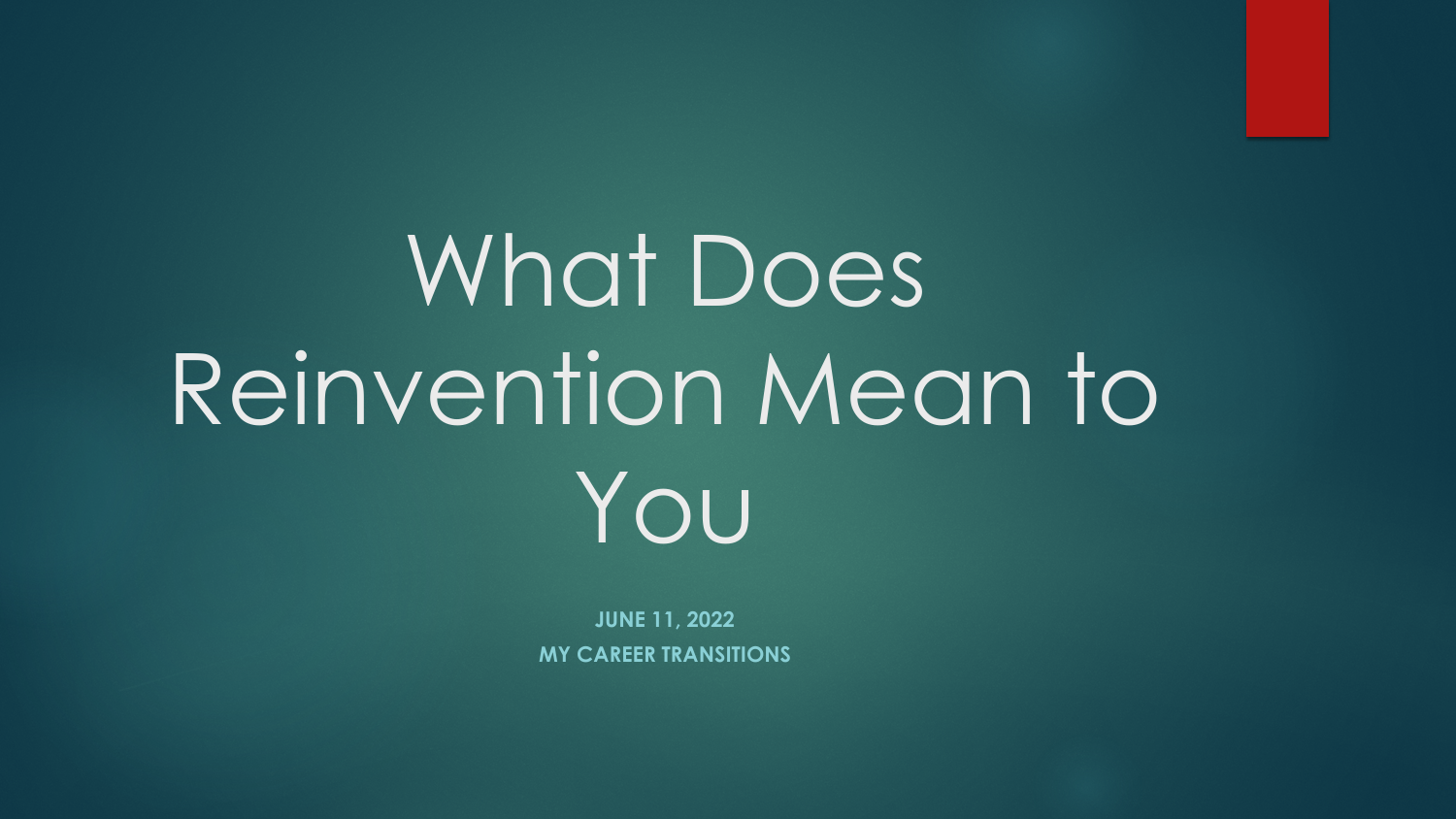#### **AGENDA**

- **Career Changing – Realities and Challenges**
- **5 Steps of the Job Search Process**
- **10 Words/Phrases (To State Differently)**
- **3 Questions to Identify Your Transferable Skills**
- **Discovering Industries Which May Accept Your Skills**
- **Different Styles of Work**
- **Basic Career Principles**
- **Tony's Contact Information**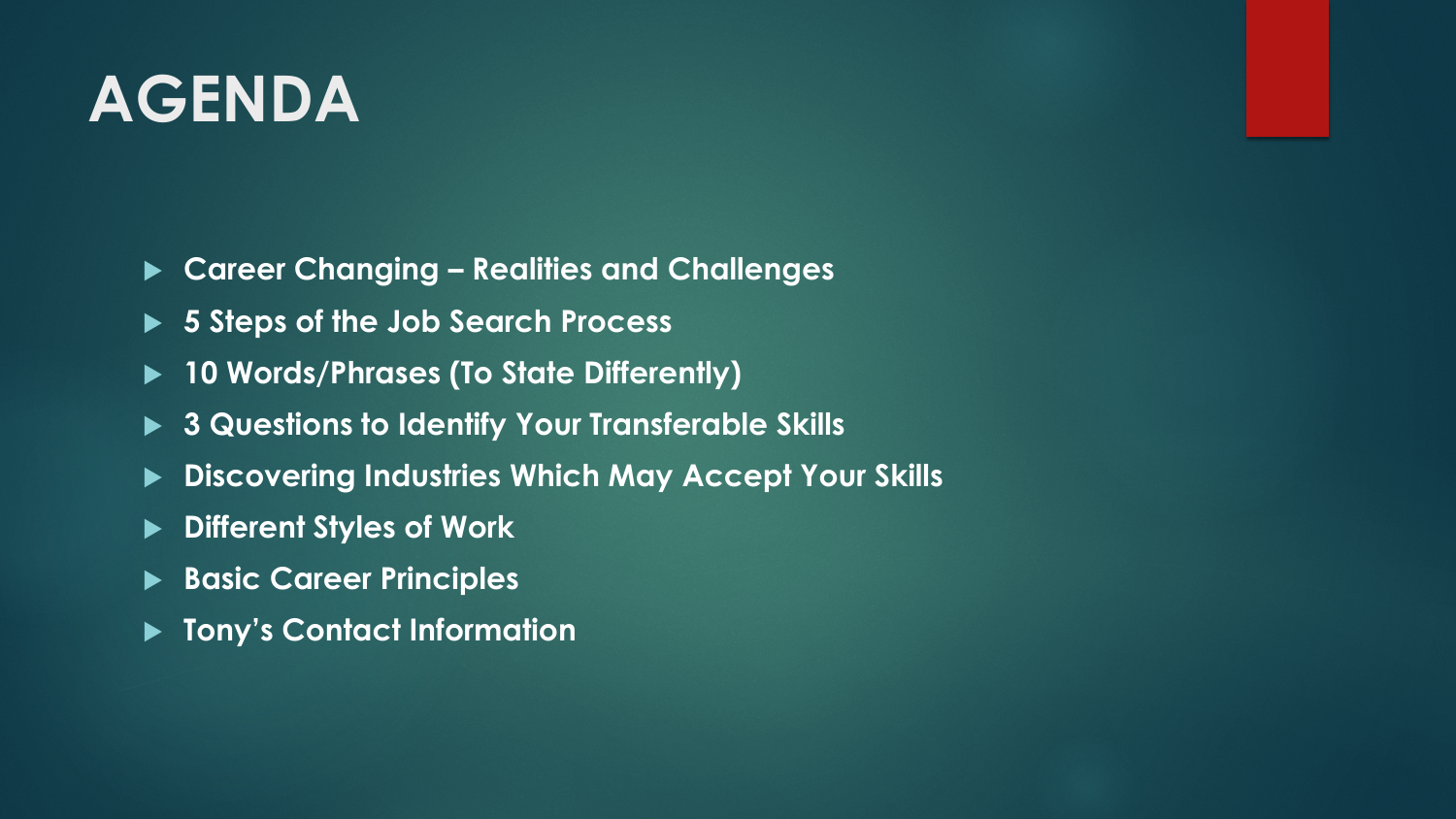#### **REALITIES OF A CAREER CHANGE**

- ▶ Not Considered an "Insider" to those in profession you **are targeting**
- **Difficult to Put a "Category" On You. Where Do You Fit?**
- ▶ Career Change Takes More Time Than Staying in **Previous Industry**
- ▶ Possible Pay Cut or Entry Level Position In New Field
- **May Need to Take Relevant Courses, Part-Time or Volunteer Work Early On to Gain Experience**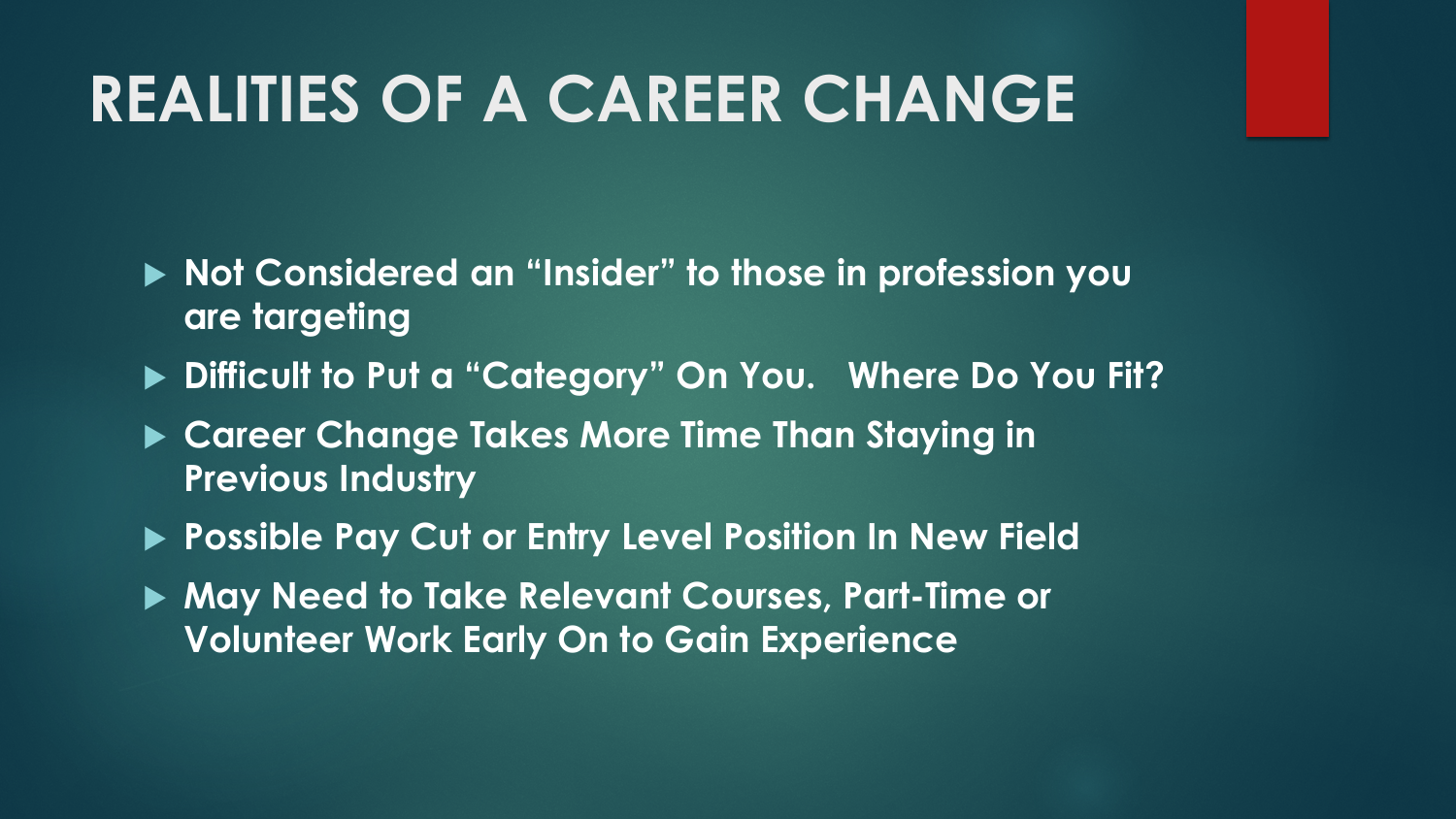### **WHY CONSIDER A CAREER CHANGE?**

- **Completely Dislike Your Current Job**
- **Current Job is in a "Retrenching" Industry**
- **Overabundance of Qualified Candidates in Industry**
- **New Technologies/Skills Obsolete**
- **Lifestyle Decision**
- **Fulfill a Long-Term Dream**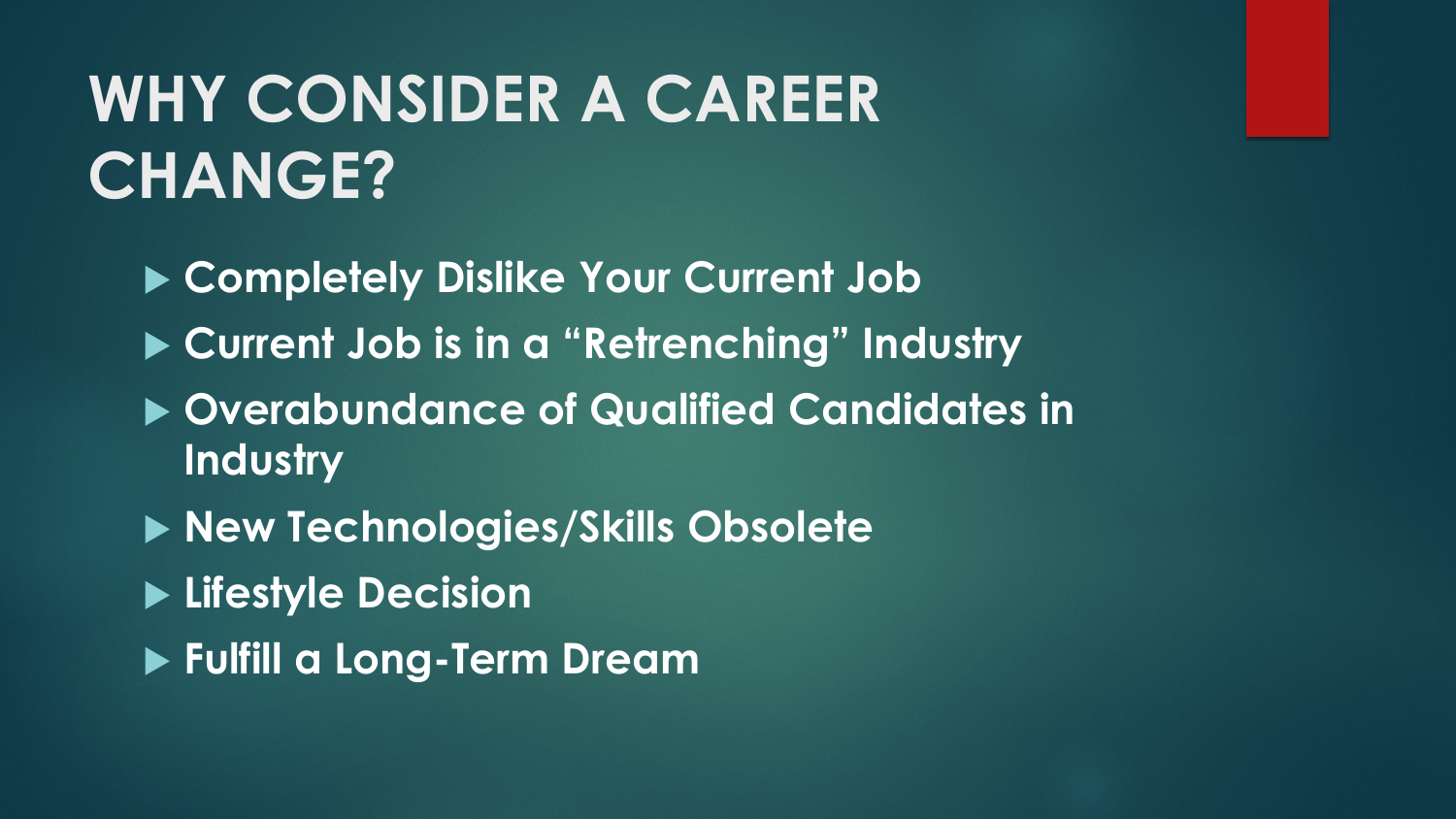#### **ASSESSMENT**

- **Aids in Identifying Values At This Point of Career**
- **Helps Identify Transferable Skills to Other Lines of Work**
- **Identifies What Factors Need to Be Present in a Job To Increase Our Chances of Success and Enjoyment**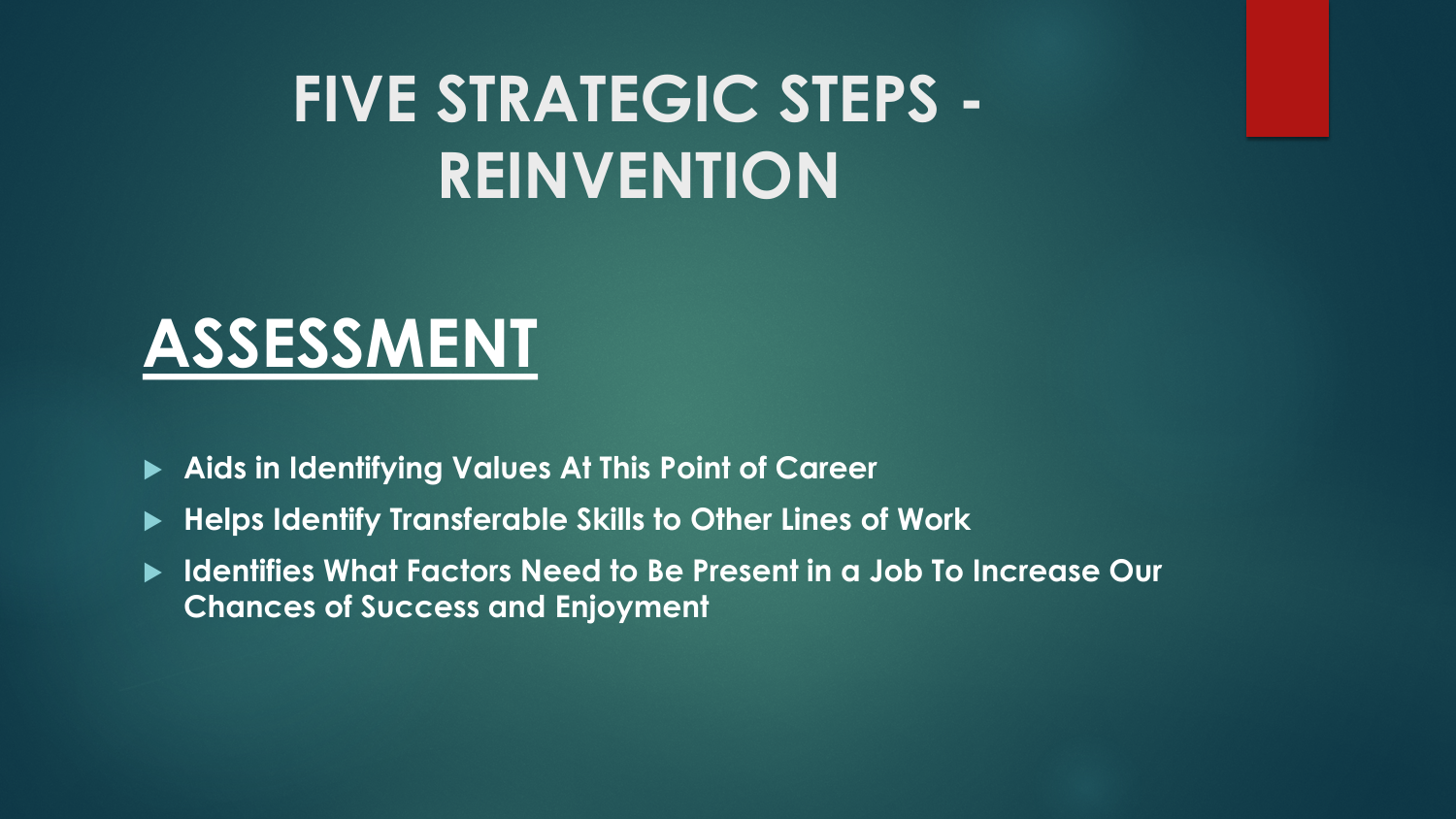

**PRIMARY RESEARCH – Talking Directly to People**

**SECONDARY RESEARCH – Study or Look-Up Type of Research**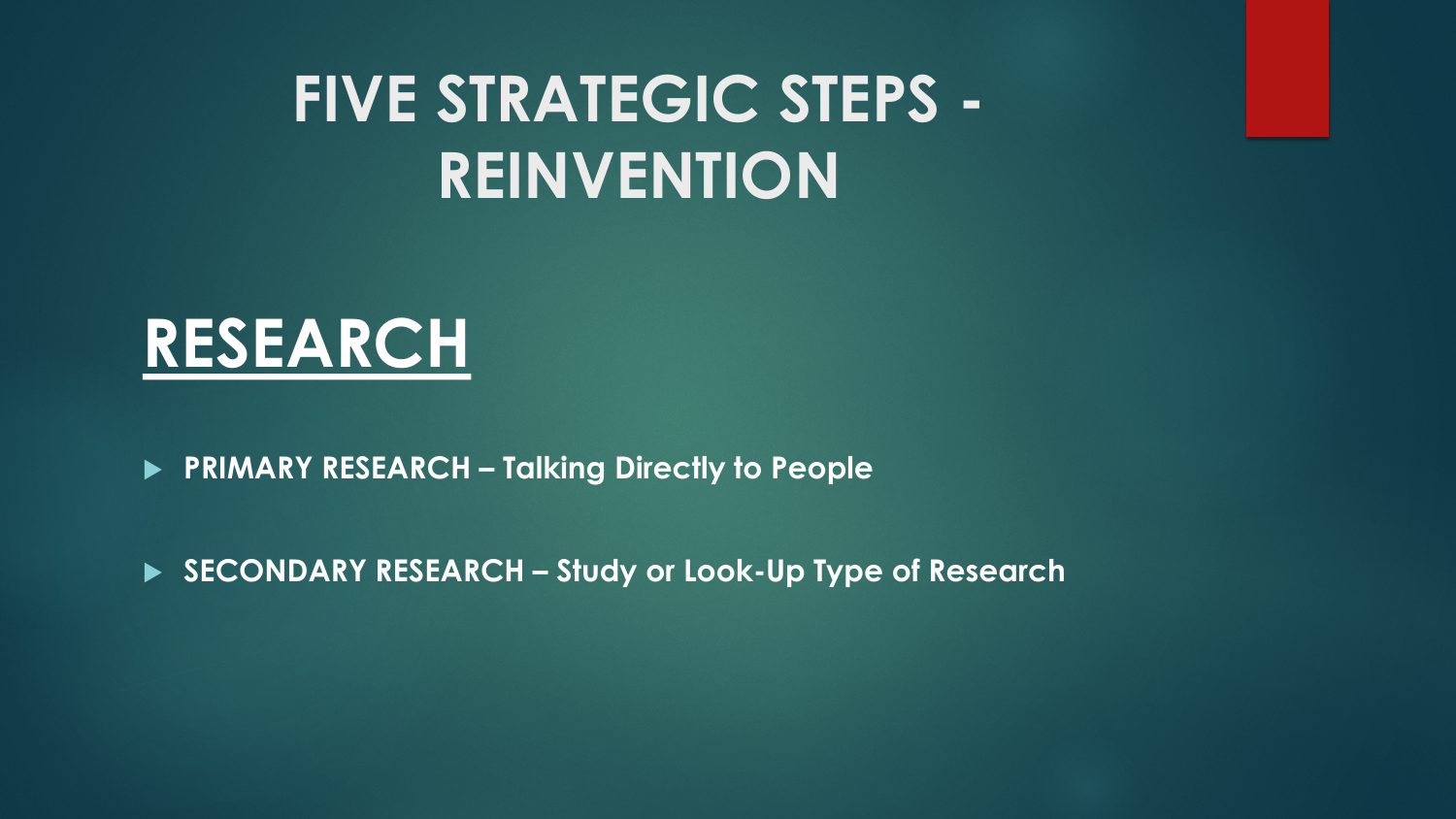#### **TARGETING**

**WHAT IS A TARGET AND OF WHAT DOES IT CONSIST?**

**Function or Skill Set**

- **Industry, Company Size, Target Market**
- **Location or Style of Business**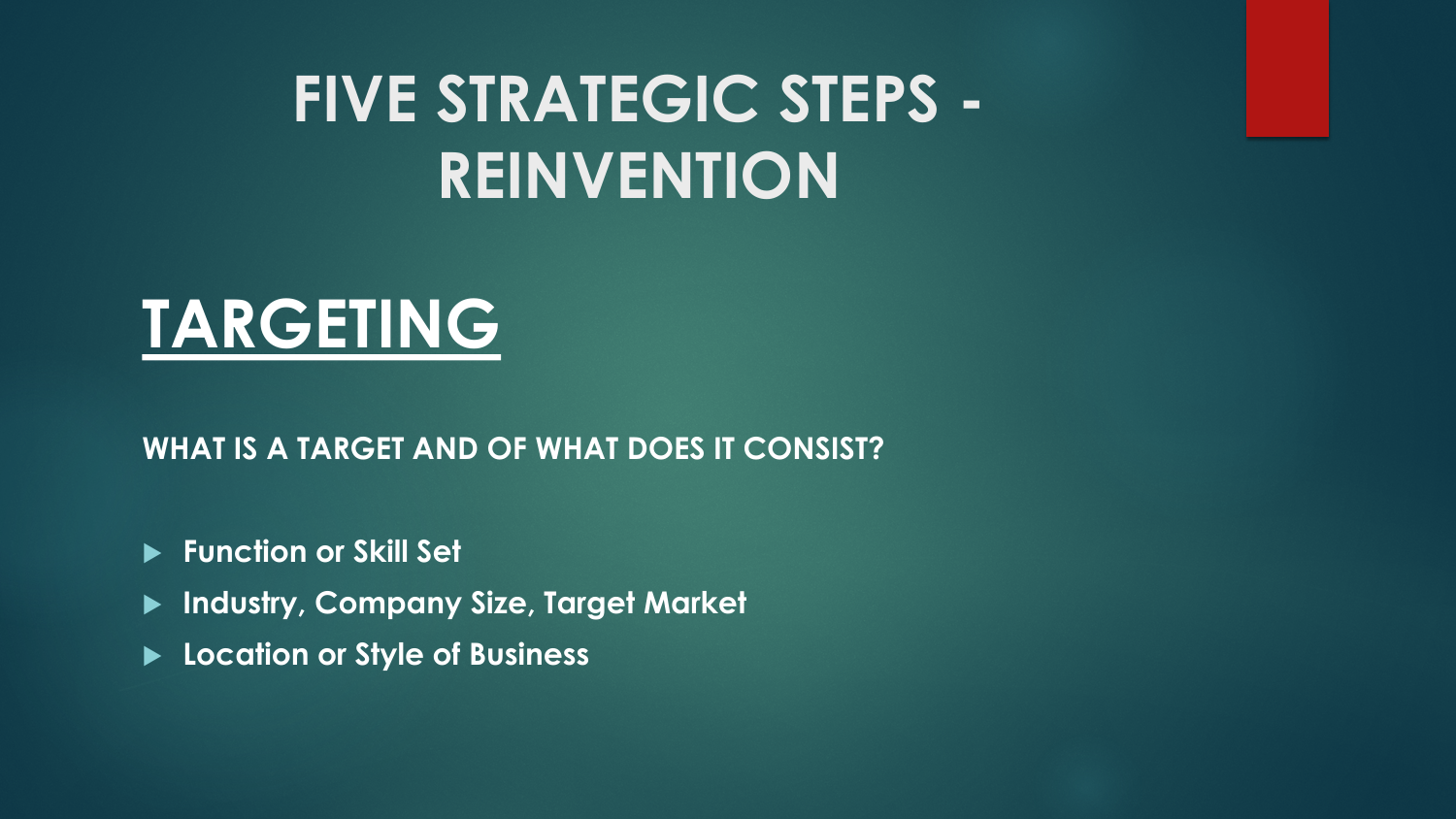#### **INTERVIEWING**

- **A Give and Take of Information During a Conversation**
- **Learn Issues Important to the Person to Whom You Are Speaking**
- **What Do They Like About Your Background?**
- **What Are Their Drawbacks About Your Background?**
- **How Does What You Have To Offer Compare to Others?**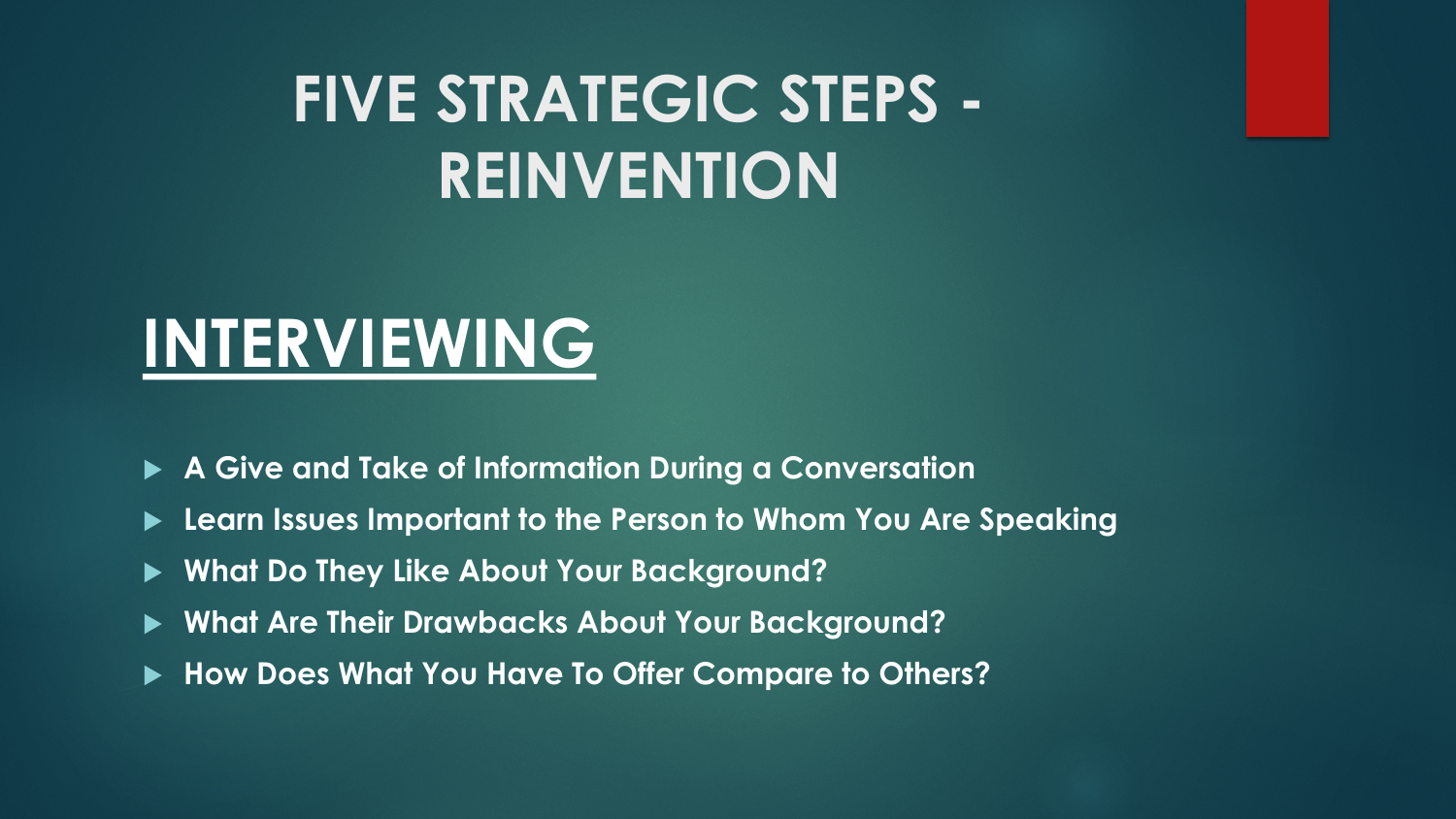#### **FOLLOW-UP**

- **Review What You Have Learned From Talking to Others**
- **Follow-Up with Influence Letter, Proposal, Recommendation**
- **Keep in Touch On a Periodic Basis**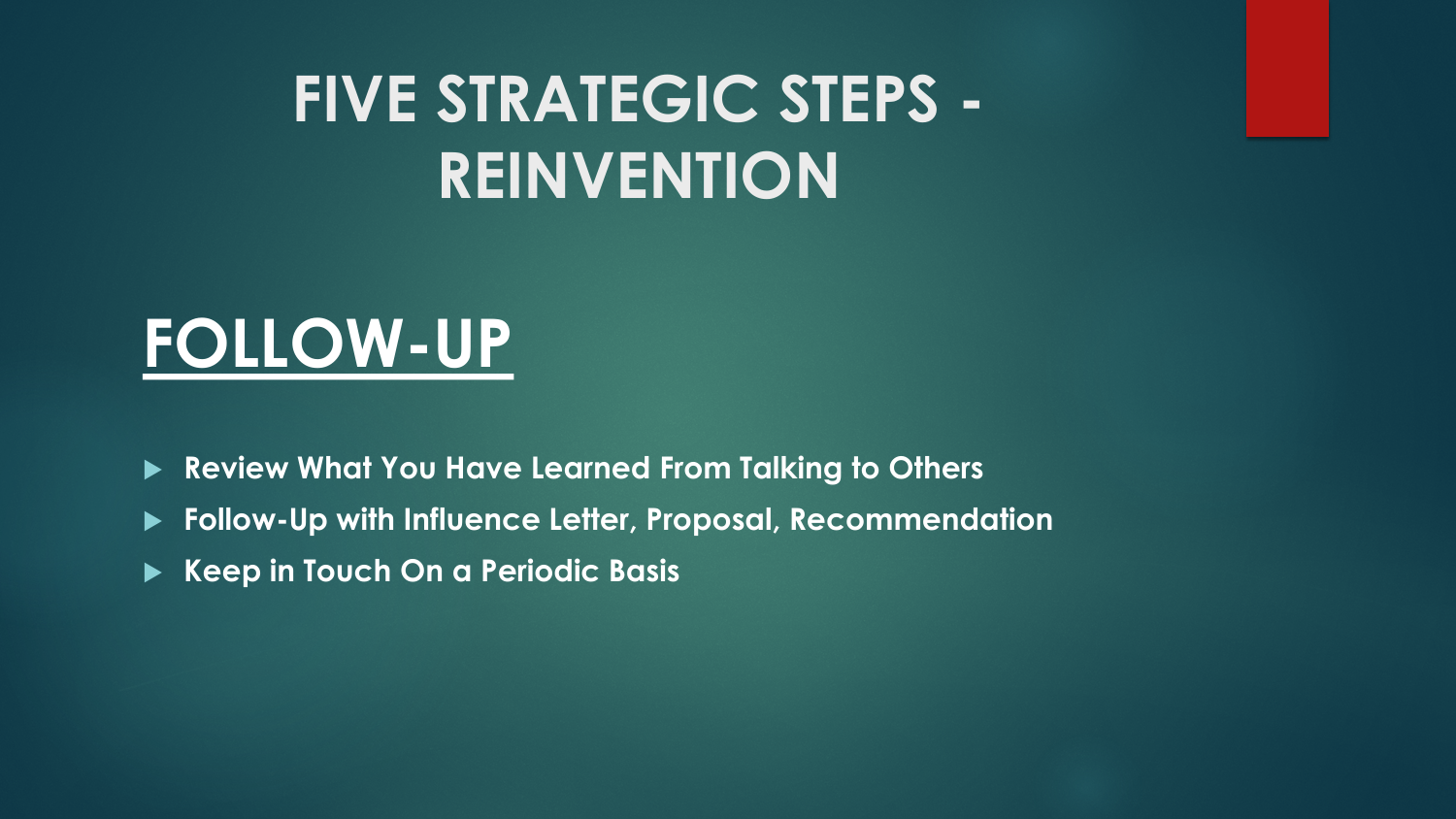### **10 Words/Phrases That Will Keep You Stuck Where You Are**

#### **Negative**

- **Should, Might**
- **Need To**
- **Have To**
- **Can't**
- **Always, Never**
- **Must**
- **But**
- **F** Try
- **Maybe**
- **I Think**

#### **Positive**

- **Choose/Desire/Want**
- **It's Important To Me**
- **Desire To**
- **Am Not Willing To, Choose To**
- **Sometimes, Often, Seldom**
- **Choose, Desire**
- **And**
- **Intend/Aim**
- **Yes I Will, or No I won't**
- **I Know or I Don't Know**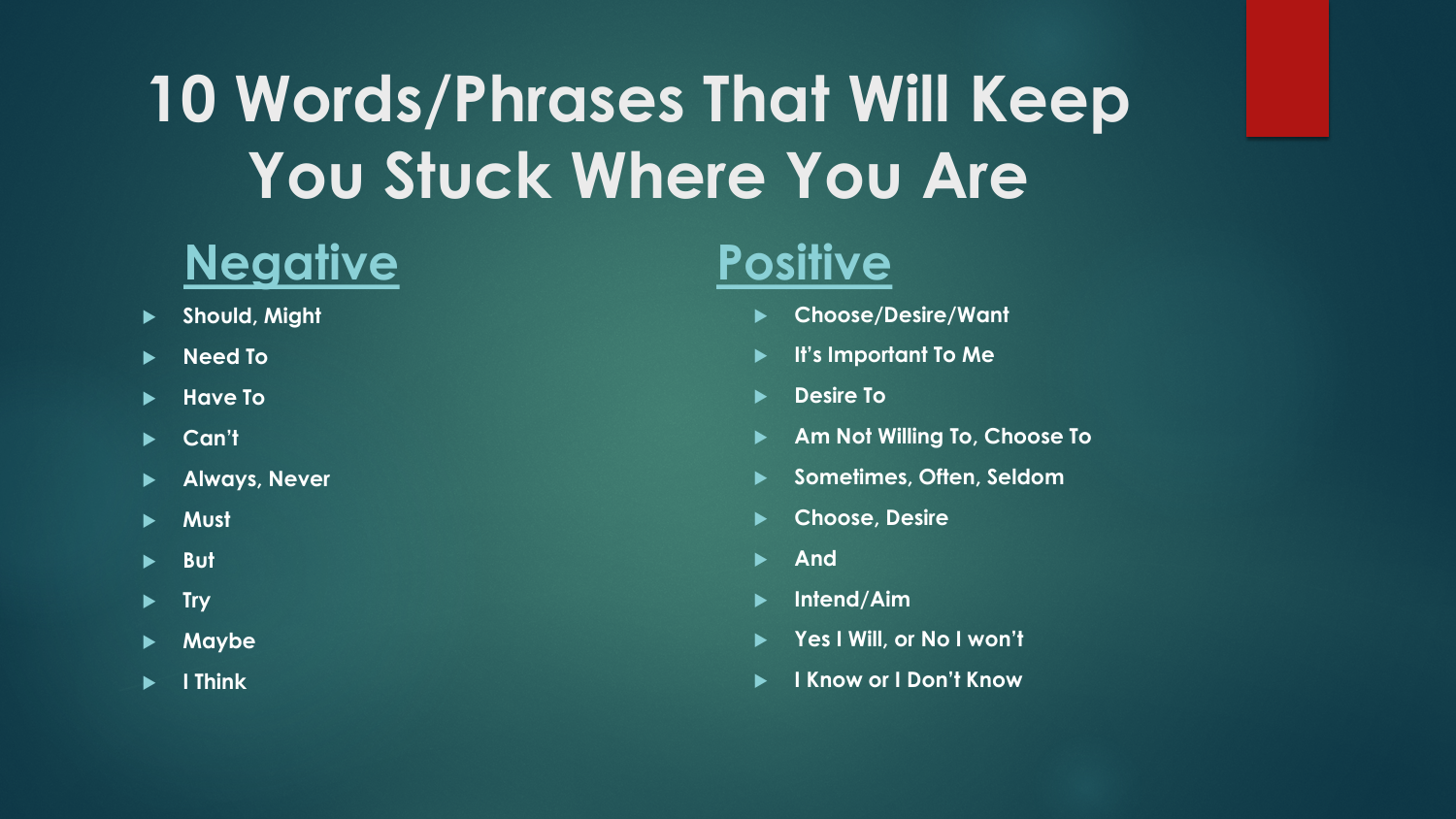#### **Developing Your Stories (Transferable Skills)**

- **What was MAIN ACCOMPLISHMENT for you?**
- **What about it did you ENJOY MOST?**
- **What did you DO BEST?**
- **What was your KEY MOTIVATOR ?**
- **What led up to YOUR GETTING INVOLVED?**
- **What was your RELATIONSHIP WITH OTHERS?**
- **Describe the ENVIRONMENT in which you performed?**
- **What was the SUBJECT MATTER?**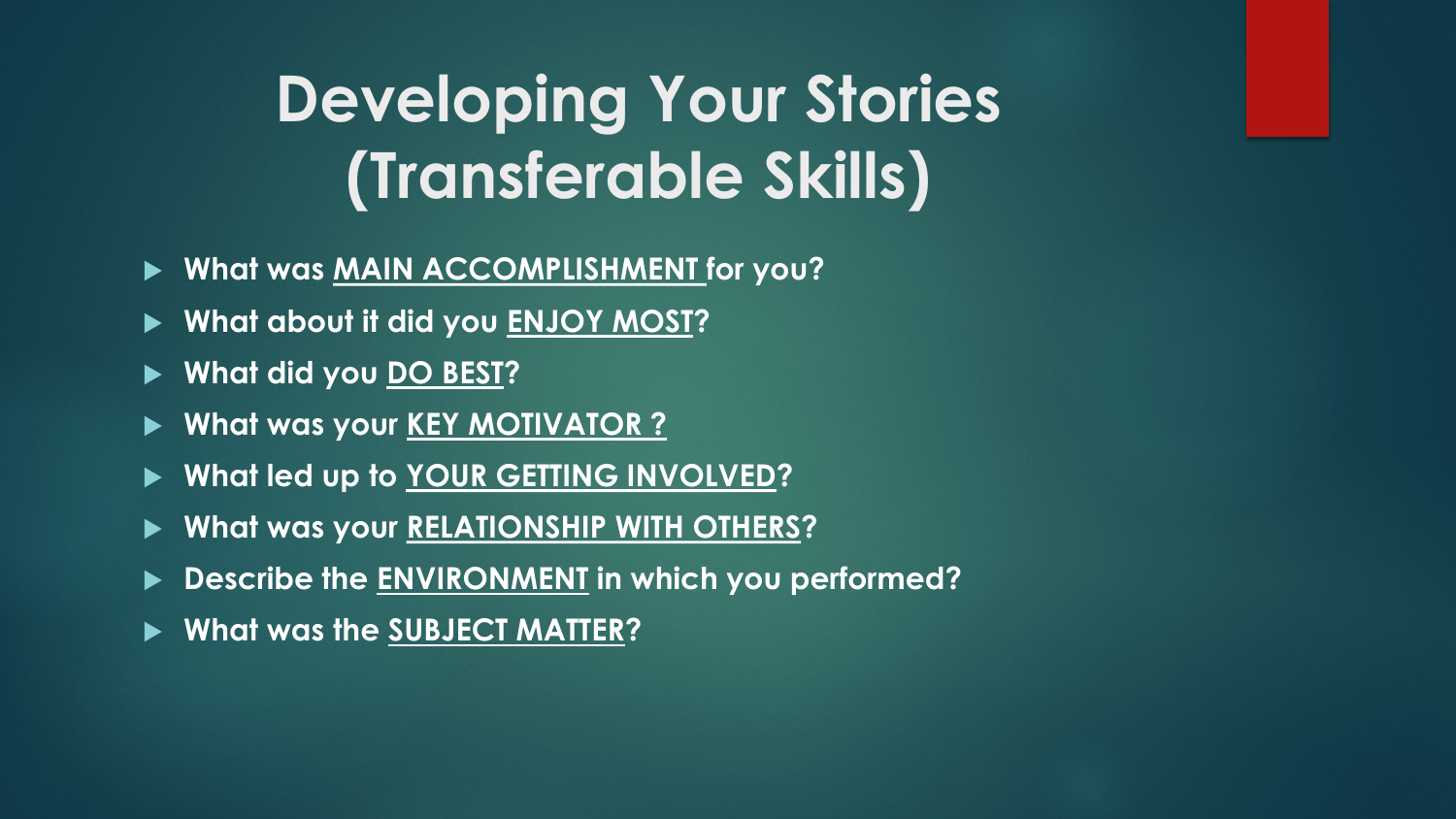#### **3 Questions to Ask Yourself (Transferable Skills)**

**What was the situation (crisis, etc.) to be solved?**

 **Analyze and ask yourself, what were the steps you took to resolve the issue?**

 **What were the results of your action (Quantify those results in dollars, time, new procedure, customer satisfaction, issue addressed)**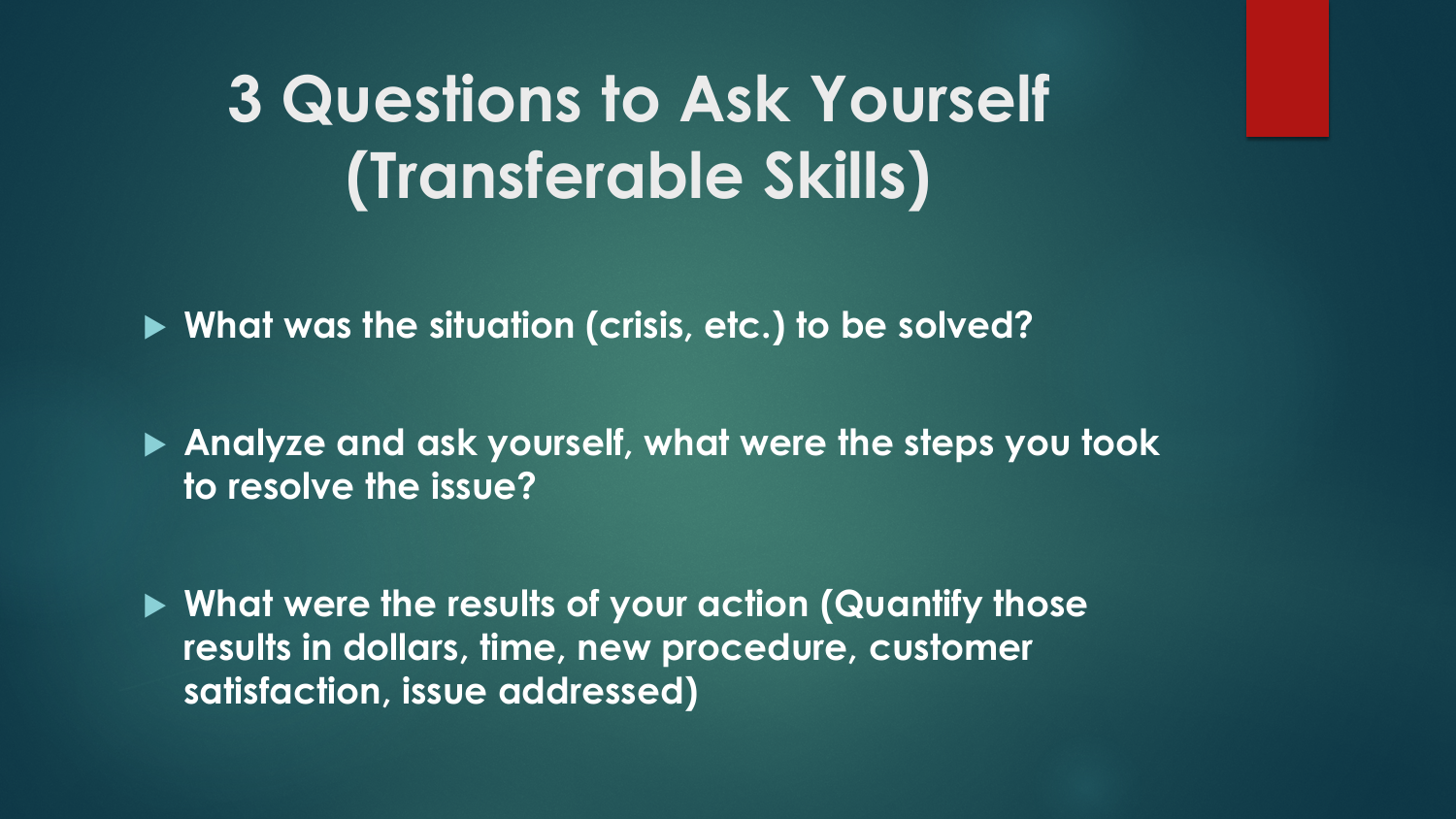### **Ways to Discover Industries To Which Your Skills are Transferable**

- **Read about industry, (Trade Journals, Business Articles, etc.)**
- **Get to know People in the Industry or Field?**
- **Join professional organizations/Attend Meetings/Contribute**
- **Discuss with Those in Field How Your Skills are Transferable to Their Industry**
- **Get Understanding of Industry Issues, Draft Proposals How to Address**
- **Take Relevant Course, Part-Time Jobs, Volunteer Work Related to Industry**

#### **BE PERSISTENT!!!!!!!**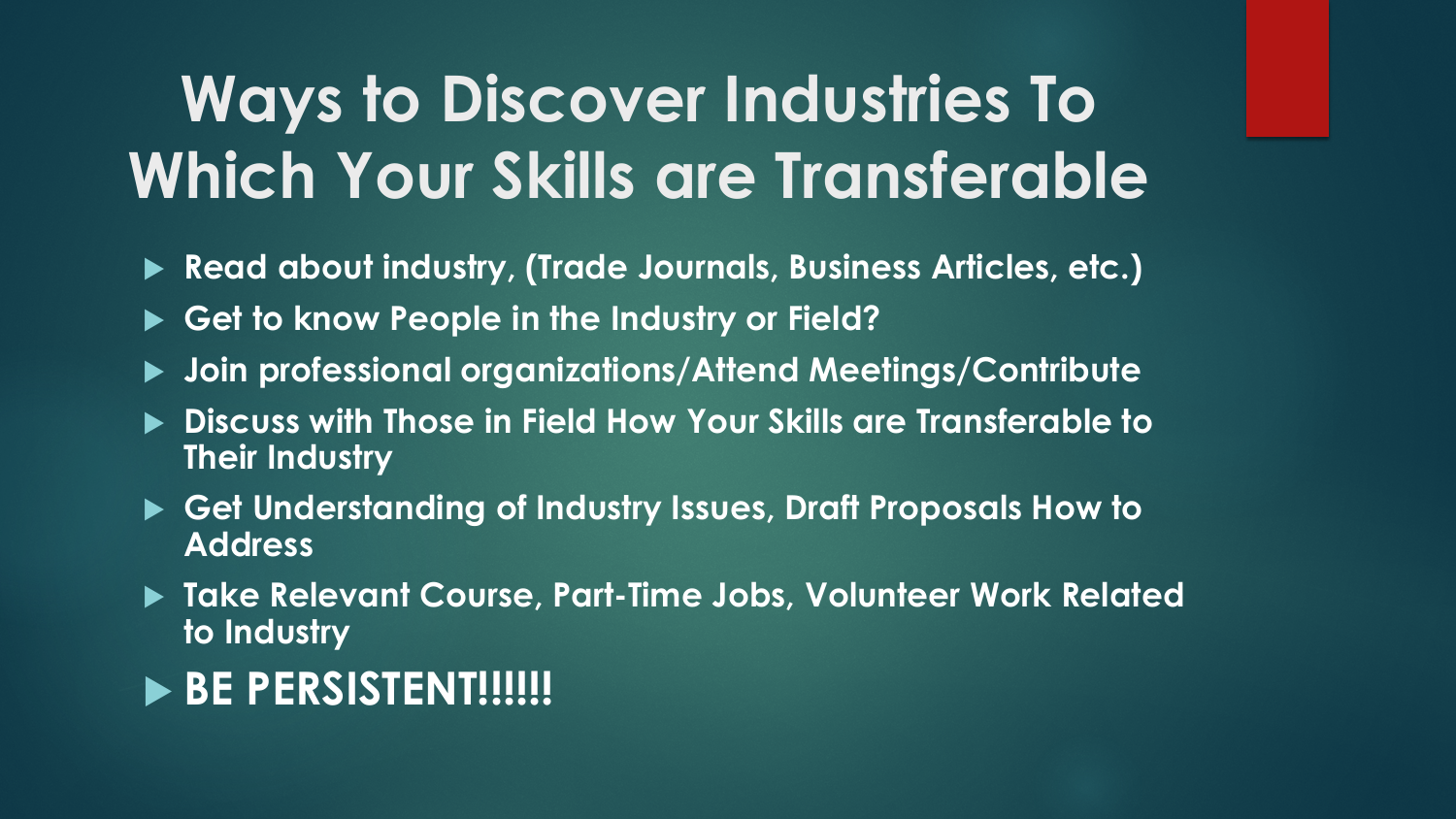### **CAREER STYLES**

- **Classic Career**  Large Organization, Horizontal Organization Charts, Cross Functional Teams, Strategic Alliances
- **Concentric Career**  Main Product/Expertise is in the Center. Expand Products/Skills Beyond Core – Works Well for Consultants and Entrepreneurs Building Own Business
- **Concurrent Career** Two or More Parallel Careers in Tandem Must like variety and multiple activities
- **Combination Career**  Mix of Unrelated Activities, Pre-Retirees That Have Other Streams of Income
- **Contingency Career** Working through Management Companies, Temp Agencies, Starting Business, (Work From Assignment to Assignment)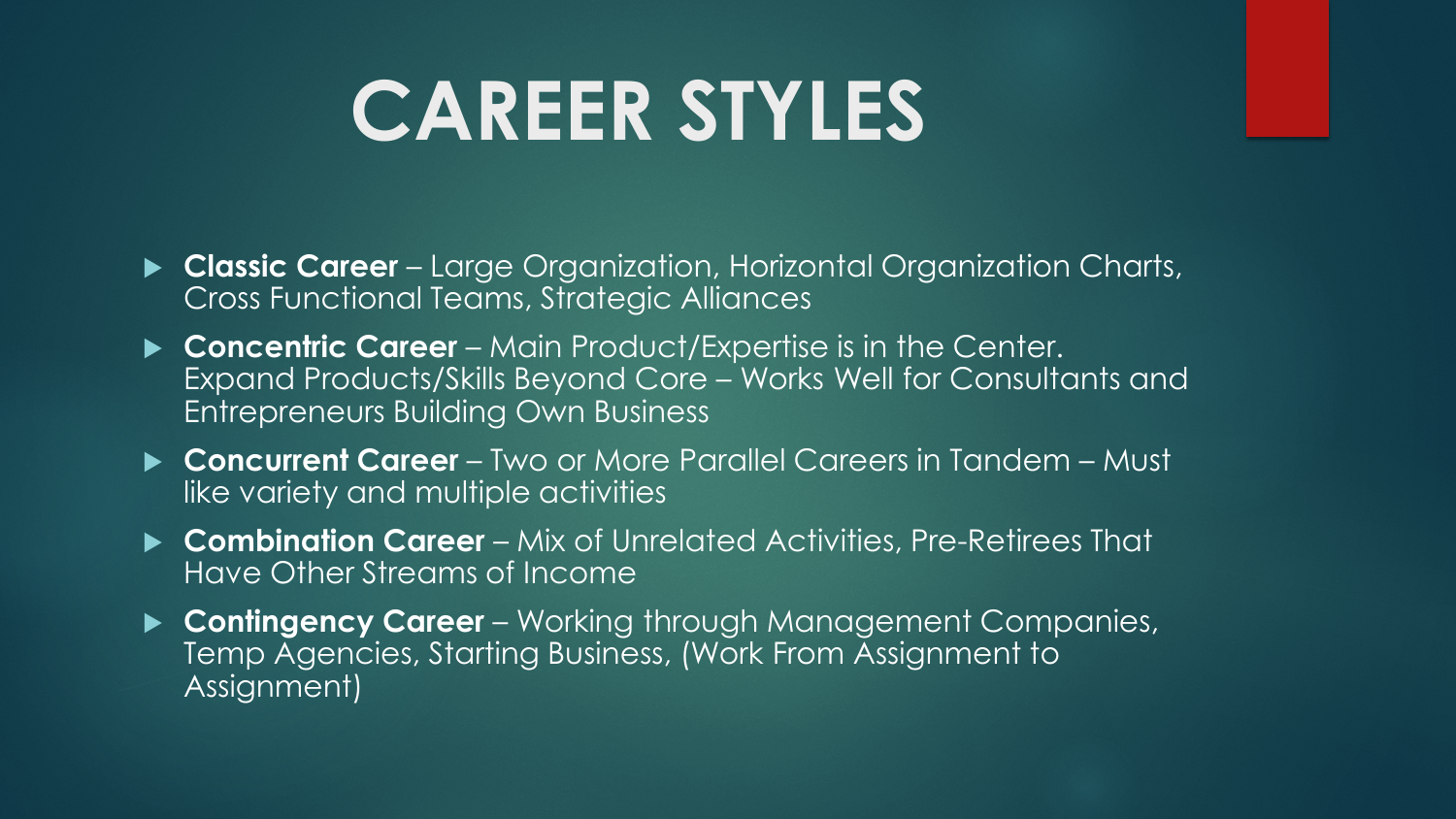### **BASIC CAREER PRINCIPLES**

#### **Don't Let Others Define You**

- **Know Yourself and Be Yourself**
- **Develop a Philosophy of Your Life and How You Want it To Be**
- **Make a Plan**
- **Be Willing To Take A Risk**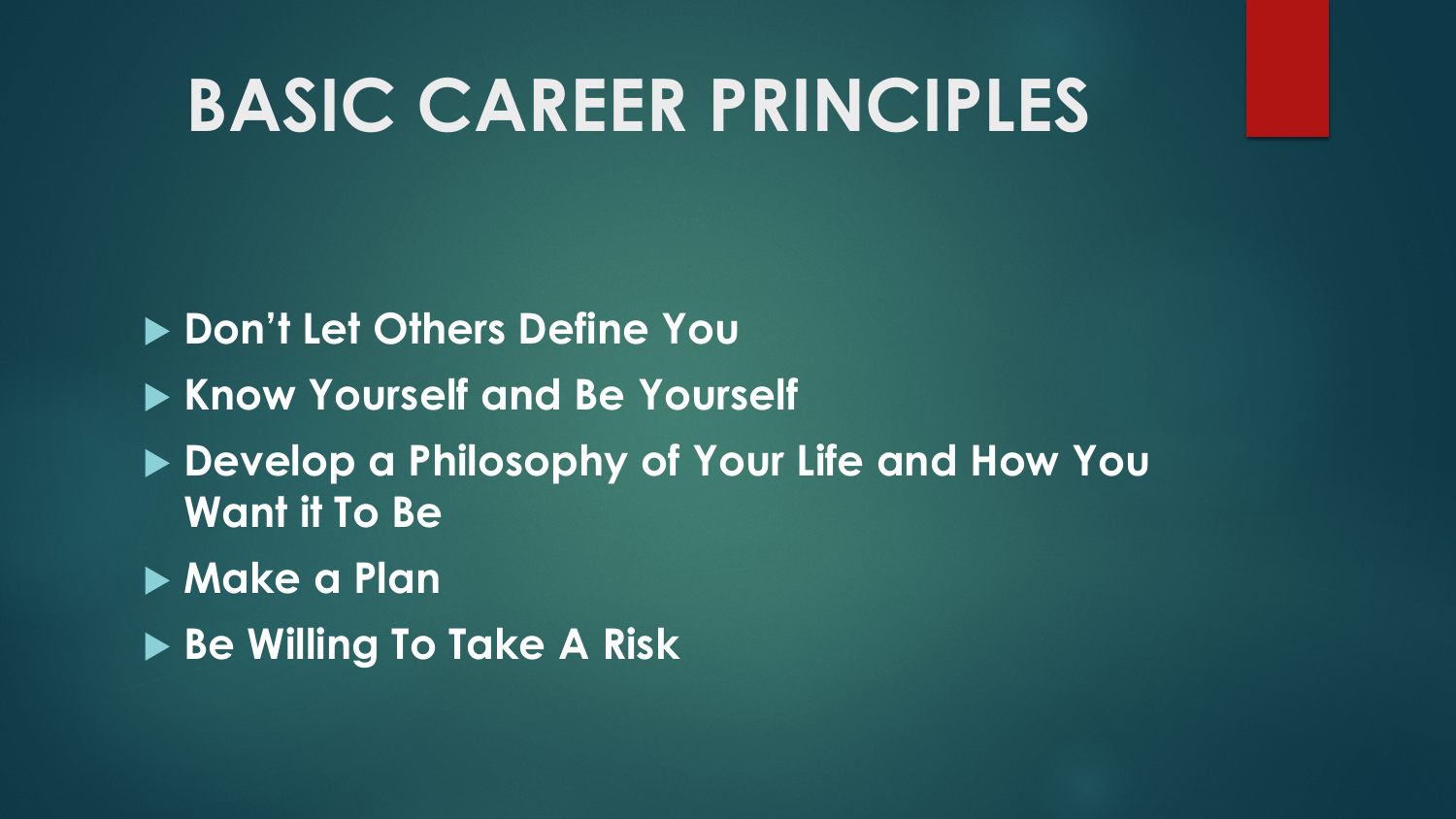### **BASIC CAREER PRINCIPLES**

- **Develop Quantifiable Measures to Measure Progress**
- **Manage Your Environment As Opposed To Being a Victim of It**
- **Get Help (Via Associations, Others)**
- **Pick a Few Role Models (Not Just One, But Several)**
- **Don't Let Your Guard Down Once You Land**